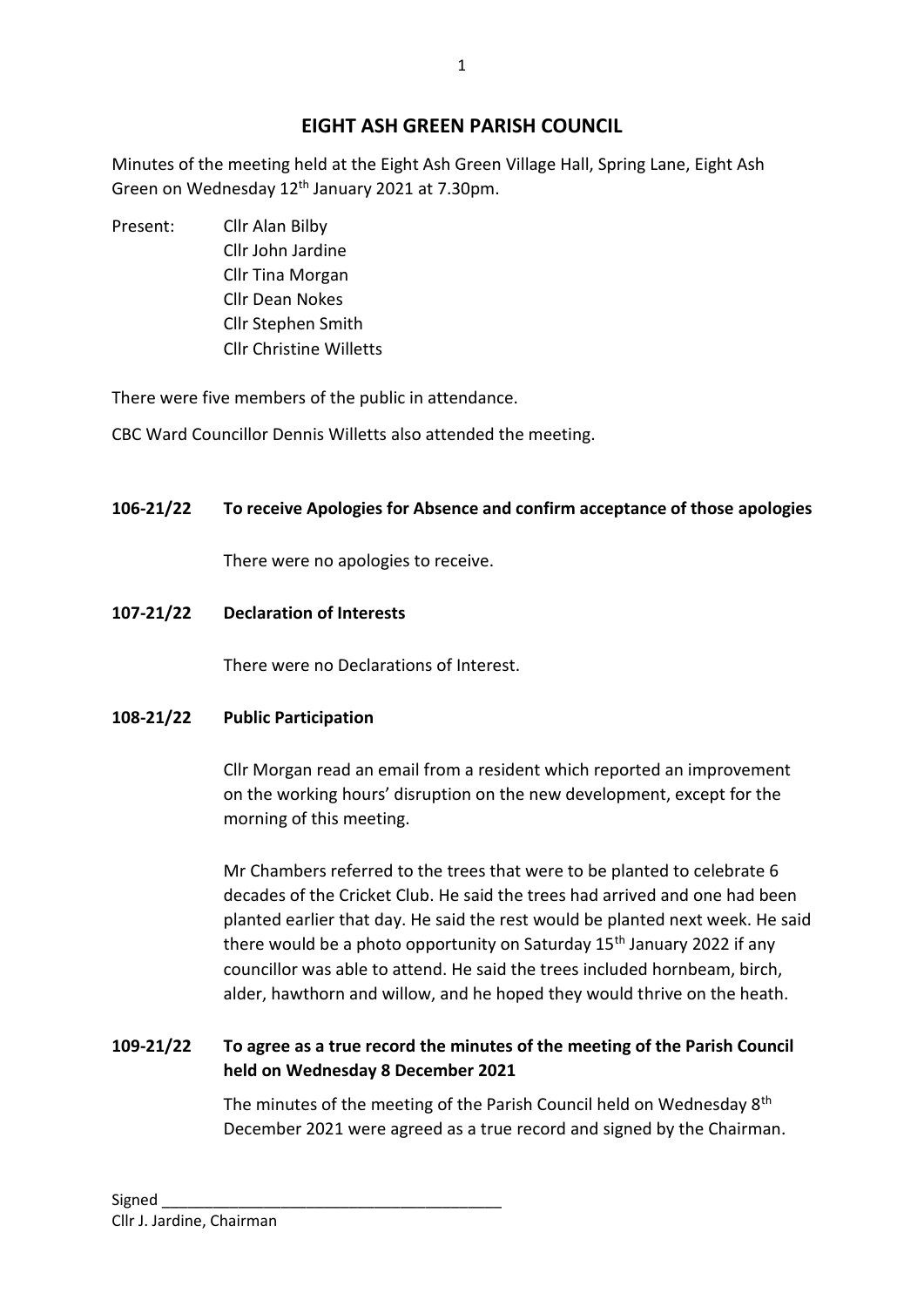**110-21/22 Report from the County and Borough Councillors**: Report from County Councillor and Ward Councillors, if present.

> Cllr Dennis Willetts referred to the Locality Budget and said funding for the tools and owl boxes had already been agreed.

> He referred to walking routes across the A12 to Stane Park and the right of way across the A12 at Abbotts Lane. He said a bridge at this point could be requested from National Highways but a convincing case would have to be presented.

He said he had walked across J26 from Eight Ash Green to Stanway, which had not been a happy experience on the west side. He said the main footpath was on the east side but that patches of the road were difficult to negotiate. He said timings at the crossings were adequate for many but could prove too short for those with pushchairs, wheelchairs or other impediments to mobility.

He said it would be worth lobbying National Highways to reinstate the path on the east side and he would support any effort to do this.

## **111-21/22 To review the Council's Action Tracker and to note any action necessary.**

The Council's Action Tracker was reviewed and the following were noted:

- The Clerk said she would send the Cricket and Football Club licences to Cllr Bilby;
- More thought would be given to celebrating the Queen's Jubilee at February's meeting;
- Speed signs Cllr Nokes said the speed surveys were done and the Council could investigate putting in the signs themselves. He said Cllr Lewis Barber could arrange a meeting with Highways for further advice.
- Seven Star Green parking this problem has lessened and can be removed from the Tracker.
- Welcome Pack to be considered at the February meeting.
- Heath security the padlocks have been purchased.
- Community Garden reconsider at Easter when the weather has improved.
- Heath Policy to be added to February agenda.
- Bus Stops Cllr Willetts referred to a report she had sent to Cllr Barber a year ago. She said she would take this matter up as a matter of urgency.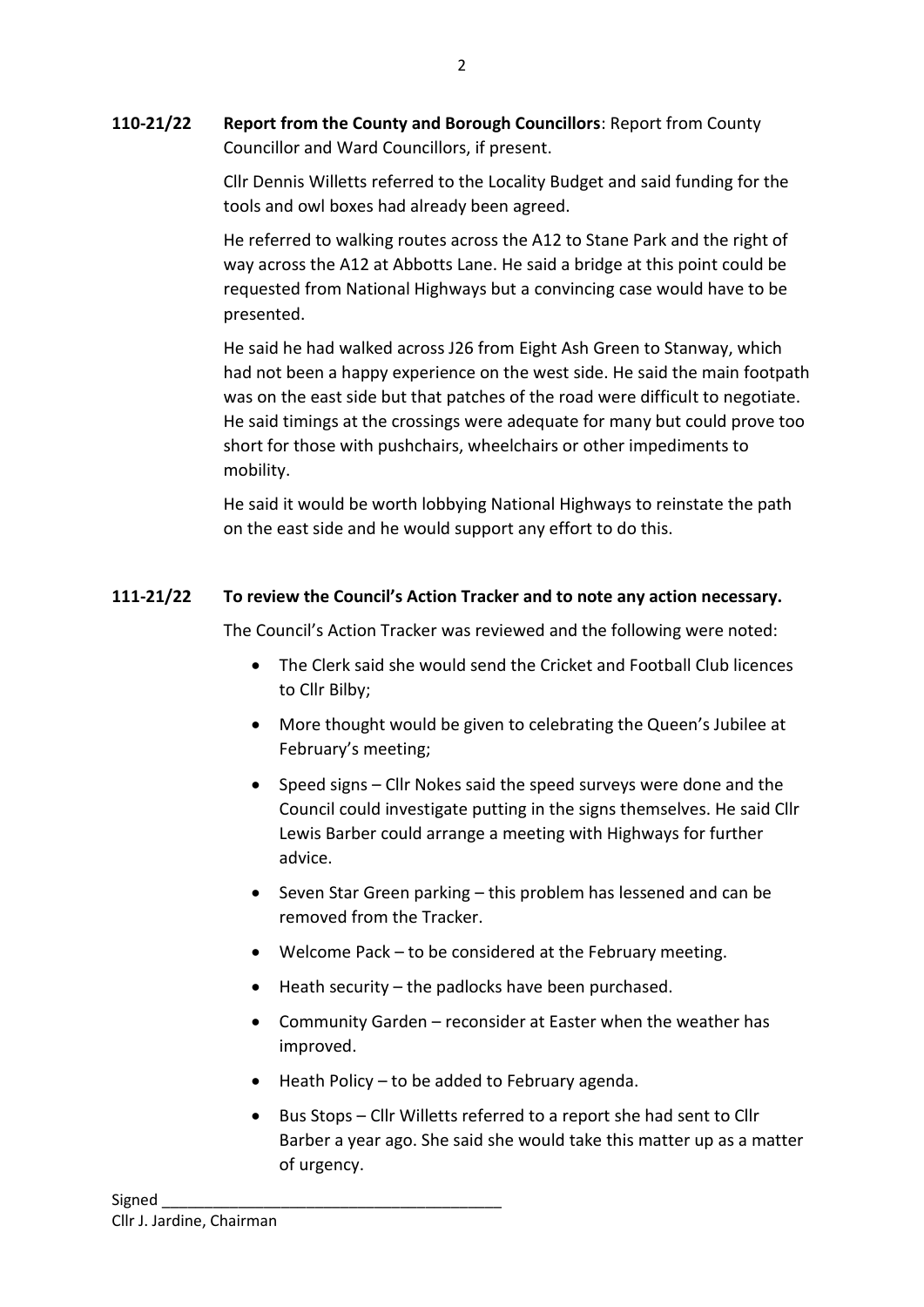• Village Hall – quotes were awaited for a survey for the land.

It was noted that the Action Tracker should be available on the website and the Clerk said she would look into this.

# **112-21/22 To agree the Parish Council response to planning applications received from Colchester Borough Council and to note decisions made on previous applications**

213409 - East View, Seven Star Green, Eight Ash Green Colchester CO6 3QB - Proposed single storey extension to form dining area and single storey side extension to existing bedroom.

It was **agreed** there was no objection to this application.

213336 - Rowan, Brick Street, Fordham Heath Colchester CO3 9TQ - Remodel and extend the existing detached house to create an open plan kitchen, living, dining room to the rear. Utility room & games room to replace existing side extension. Side extension at first floor comprising 2 bedrooms, bathroom & ensuites.

It was **agreed** that CBC should be requested to carry forward the condition requiring obscured glass from the original application.

213516 - Swallow Field Glamping site, Heath Road, Fordham Heath Colchester - Erection of single dwellinghouse

It was **agreed** that the Council would ask CBC to impose a condition that any approved dwelling would be for holiday use only.

220022 - Footpath 3 Aldham, Fiddlers Hill, Fordham Heath Colchester - Essex County Council has made an order to divert part of Footpath 3 Aldham the Notice which will be posted on site and appear in the Colchester Gazette on 6th January 2022

It was **agreed** there was no objection to this application.

### **Planning Decisions**

212870 - Littlebury, Halstead Road, Eight Ash Green Colchester CO6 3PX - A large Porch. - *Permission granted, 3 conditions, 20 December 2021*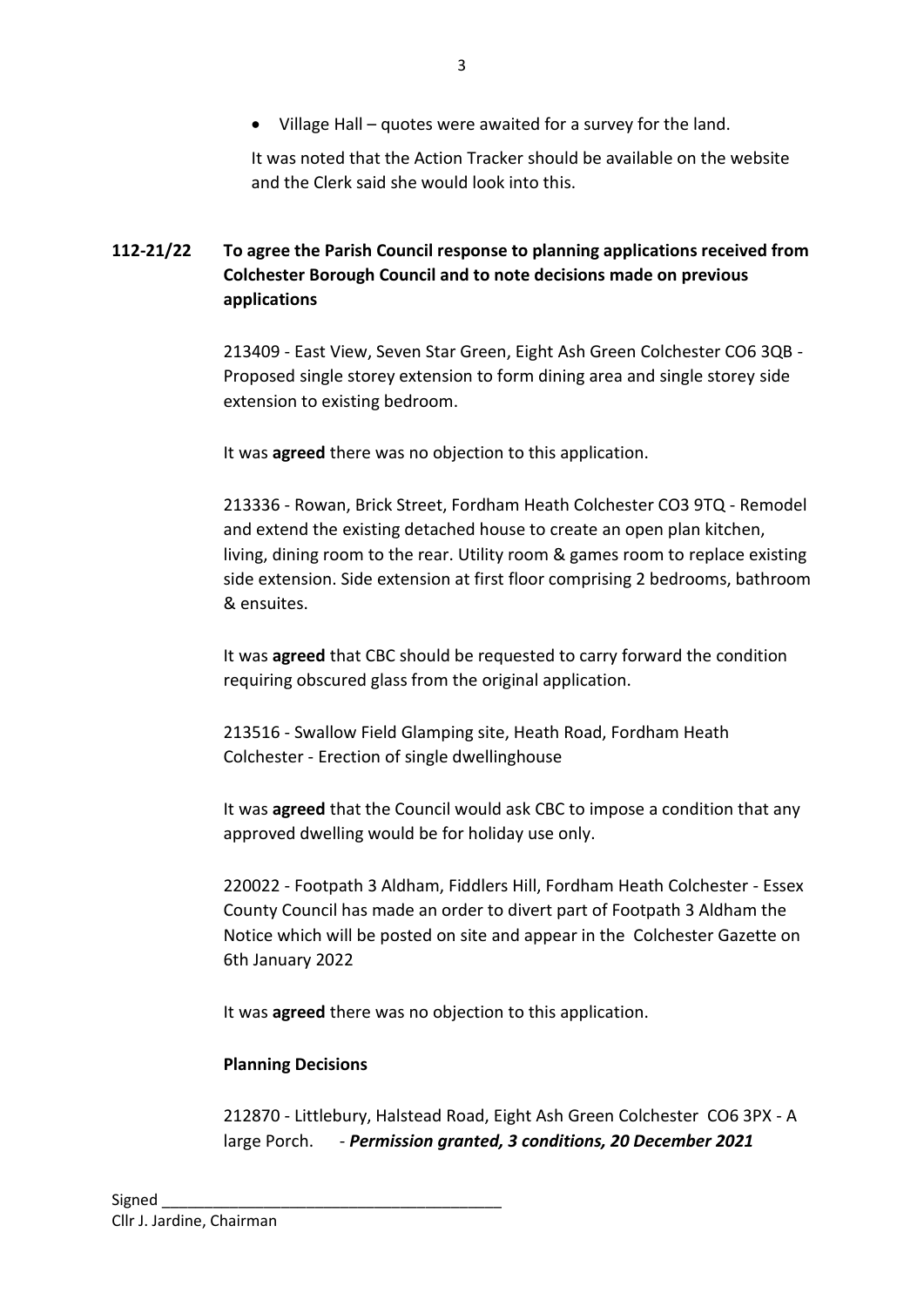### **113-21/22 Heaths and Greens**

#### **a) To receive a report on Heaths and Greens**

Mr Winterbourne said that Mr Ralph would tackle the Chippetts corner pond the following month. He said one new owl box had been purchased and one had been made by a local resident, for which he was very grateful.

He said a film promoting the village had been made and the link would be sent to the Clerk for inclusion on the Council's website.

He said the next Volunteer Day would be on 5 March 2022.

**b) To receive an update on any outstanding issues affecting Parish Council land.**

There were no outstanding issues.

**c) To consider and possibly agree to purchase two owl nesting boxes (details circulated prior to the meeting)**

It was **agreed** to purchase two owl nesting boxes.

**d) To consider and possibly agree a request for installing gates on Parish Council land**

It was **agreed** that the Council could not consent to the installation of gates on Parish Council land. It was noted that a drop post could be installed on a resident's land to prevent incursion of fly-tippers.

**e) To consider and possibly agree to purchase a multi-use tool for use around the parish (details circulated prior to the meeting)**

It was **agreed** to purchase a multi-use tool for use around the parish.

#### **114-21/22 Accounts & Payments:**

- a) Statement of Accounts to be circulated prior to the meeting
- b) Approve cheques for signature in accordance with 2021/22 Budget (Invoices Sheet) – to be circulated at the meeting.

Cheques were approved for signature as follows:

Various Staff costs 51 E655.52